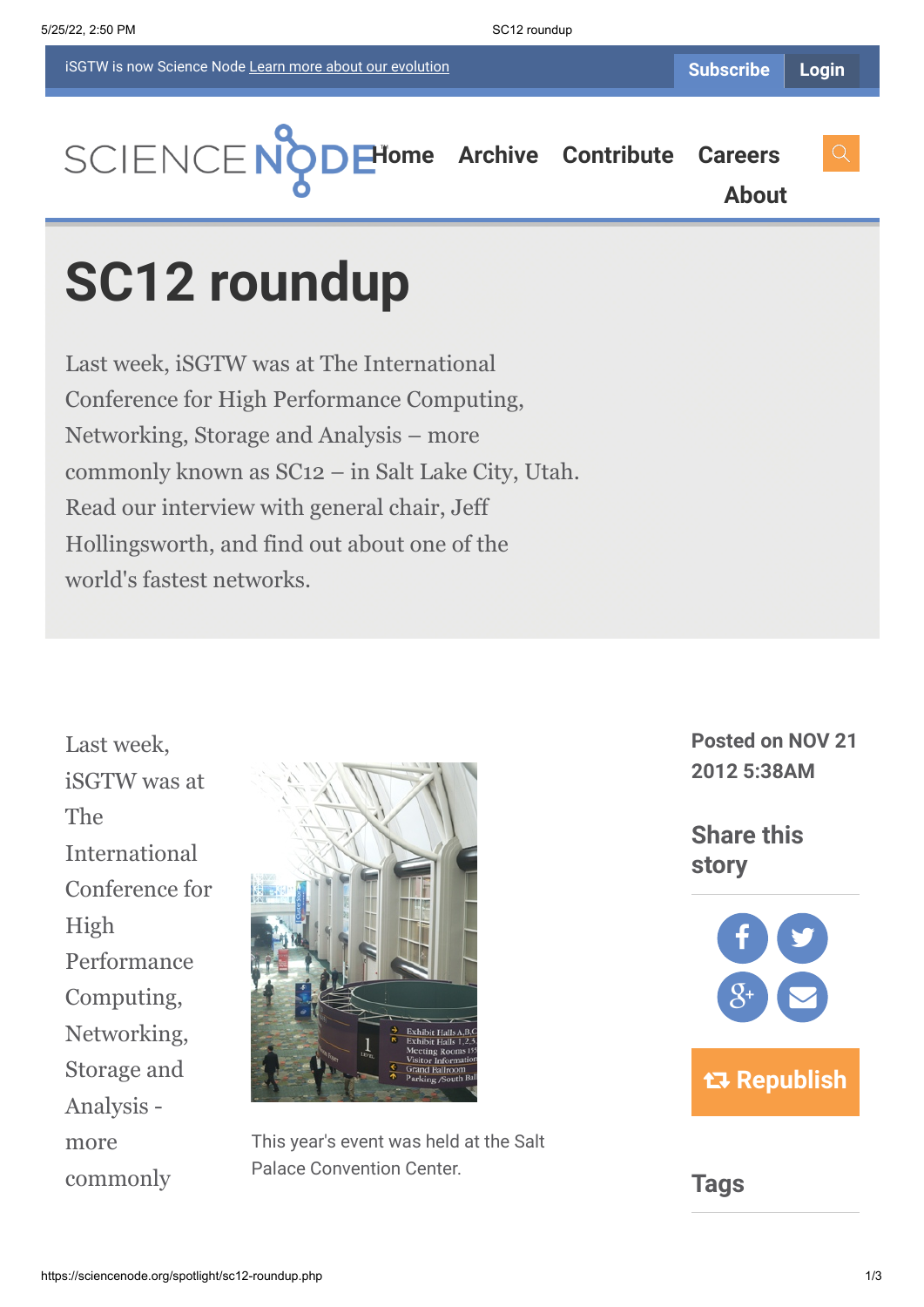known as SC12 - in Salt Lake City, Utah.

[We spoke to general chair, Jeff Hollingsworth](http://gridtalk-project.blogspot.com/2012/11/this-week-isgtw-is-at-sc12.html), about the work behind organising the event and he gave us his highlights of the week's program. We [also discovered one of the world's fastest networks](http://gridtalk-project.blogspot.com/2012/11/salt-lake-city-plays-host-to-sc12.html) set up specifically for the event - called SCinet, with almost 800 gigabits per second capacity.

In addition, you can find photographs from SC12 [on the Gridcast blog and you can check out upda](http://gridtalk-project.blogspot.com/2012/11/supercomputing-2012in-pictures.html)[tes](https://twitter.com/search?q=%23sc12&src=hash) from the event on Twitter.

## SC12 Factfile:

- 9,822 attendees  $\bullet$
- Participants from 54 countries  $\bullet$
- 334 exhibits
- Record number of technical submissions  $\bullet$
- *Andrew Purcell*